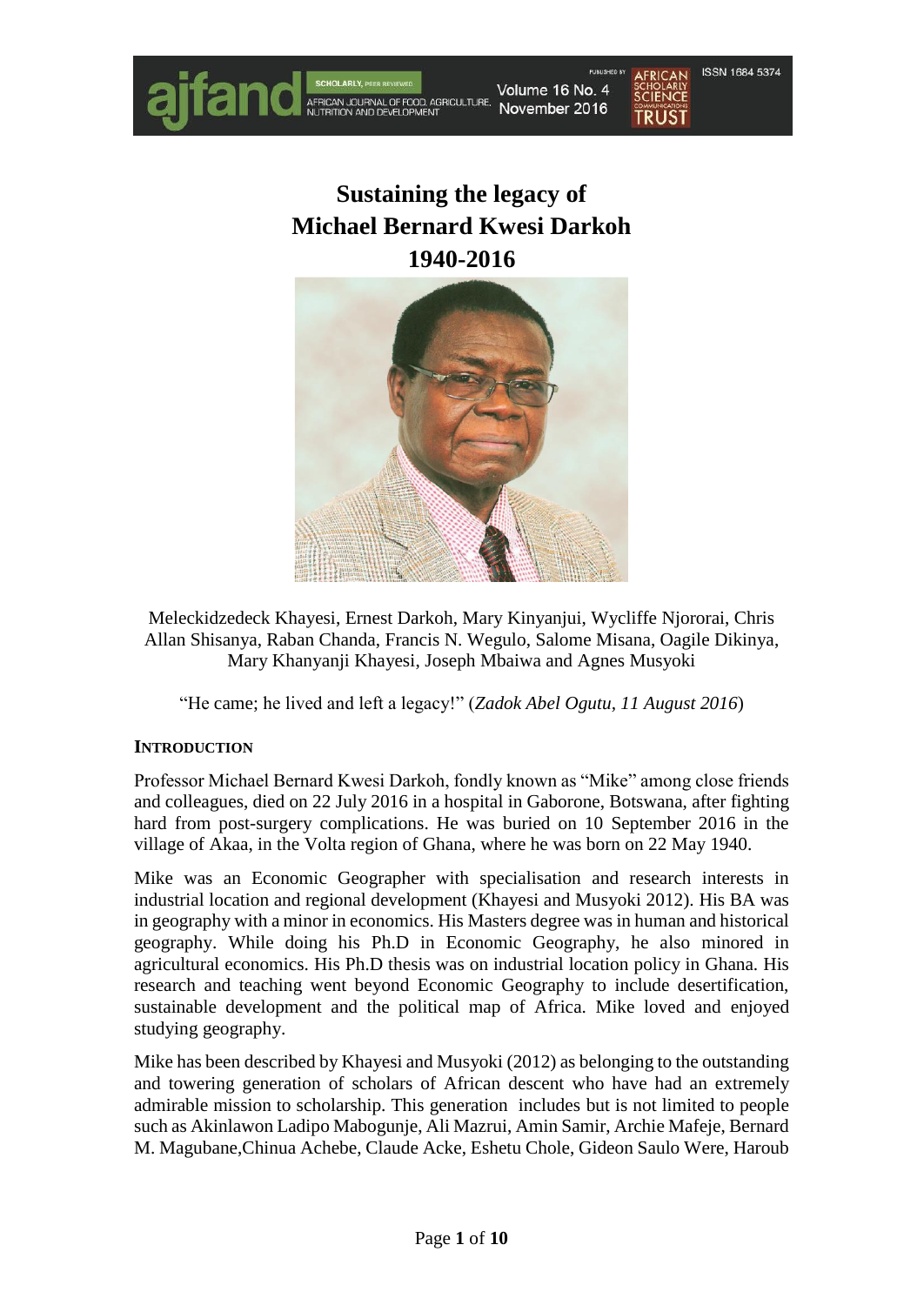

Othman, Issa Shivji, John Samuel Mbiti, John Yoh, Julius Nyerere, Kwame Nkrumah, Kwasi Wiredu, Mahmood Mamdani, Michael Chege, Milton Santos, Mohamed Salih, Ngugi wa Thiong'o, Okelo Oculi, Okot p'Bitek, Peter Anyang' Nyong'o, Peter Wanyande, Simeon Ominde, Taban Lo Liyong, Wangari Maathai and Wole Soyinka (Khayesi and Musyoki 2012) [1].

### **EARLY LIFE**

Mike was born in the village of Akaa, Ghana. He was the first-born son of Nana Ampem Yaw Darkoh and Victoria Akosua Onibie. Both parents hailed from Akaa in the Buem District of the Volta Region of Ghana and are now deceased. Neither of his parents went to a formal school. The parents made sure that Mike attended school. They enrolled him for primary education at the then primary school at the Roman Catholic School in Akaa and then transferred to the Roman Catholic School in Bodada (Buem District, near Jasikan and not far from Akaa) to continue with his primary education. He then proceeded to Asatu Middle School in Asatu also in the Buem District. He later switched to the Jasikan Middle School in Jasikan where he sat for the Common Entrance Examination. He passed his Common Entrance Examination and enrolled at Kpando Secondary School in Kpando where he did his GSCE O-Level examinations. After passing his GCSEs, he proceeded to Adisadel College in Cape Coast for his GSCE - A Levels. Mike was the first member of his family to attend college. From Adisadel College he enrolled at the University of Ghana, Legon, where he received his first degree (BA Hons) in Geography.

#### **CAREER**

Soon after graduating from the University of Ghana, Legon, Mike was posted to teach Geography at the prestigious Achimota College in Accra, Ghana. He excelled at his work - perhaps, the most enthusiastic geography teacher to set foot in classrooms at the college. His students could not get enough of him. They enjoyed him, and affectionately often addressed him as "Mr. Geography." It was during this time that he met the lady who would be his wife, Cecilia Adwoa Adae Mesre. They married and had four children: Dennis, Ernest, Michelle, and Michael.

In an interview for a book chapter tracing his career, Mike provided a detailed explanation of what attracted him to Geography:

"First of all, I will tell you about how I got into Geography as my area of academic training and then I will go on to the career aspect. I must say I got into Geography by chance. Geography was one of my naturally best subjects in both secondary school and sixth form, but I never during my school days ever thought I would end up as a geographer, as I always preferred English Language and Literature. One day, in 1959, while I was in Upper Sixth at St Augustine's College, Cape Coast, Ghana, our Senior Geography Master, Mr. Patrick Keilthy, an Irishman, invited me to accompany him to a meeting at Mfantsipim, another secondary school in town where they were expecting the first Ghanaian Professor of Geography, Professor E.A. Boateng, from the University of Ghana to address the Geography Club of that school on the theme 'Geography and Development.' This was my first encounter with or hearing a professor speak. I was so much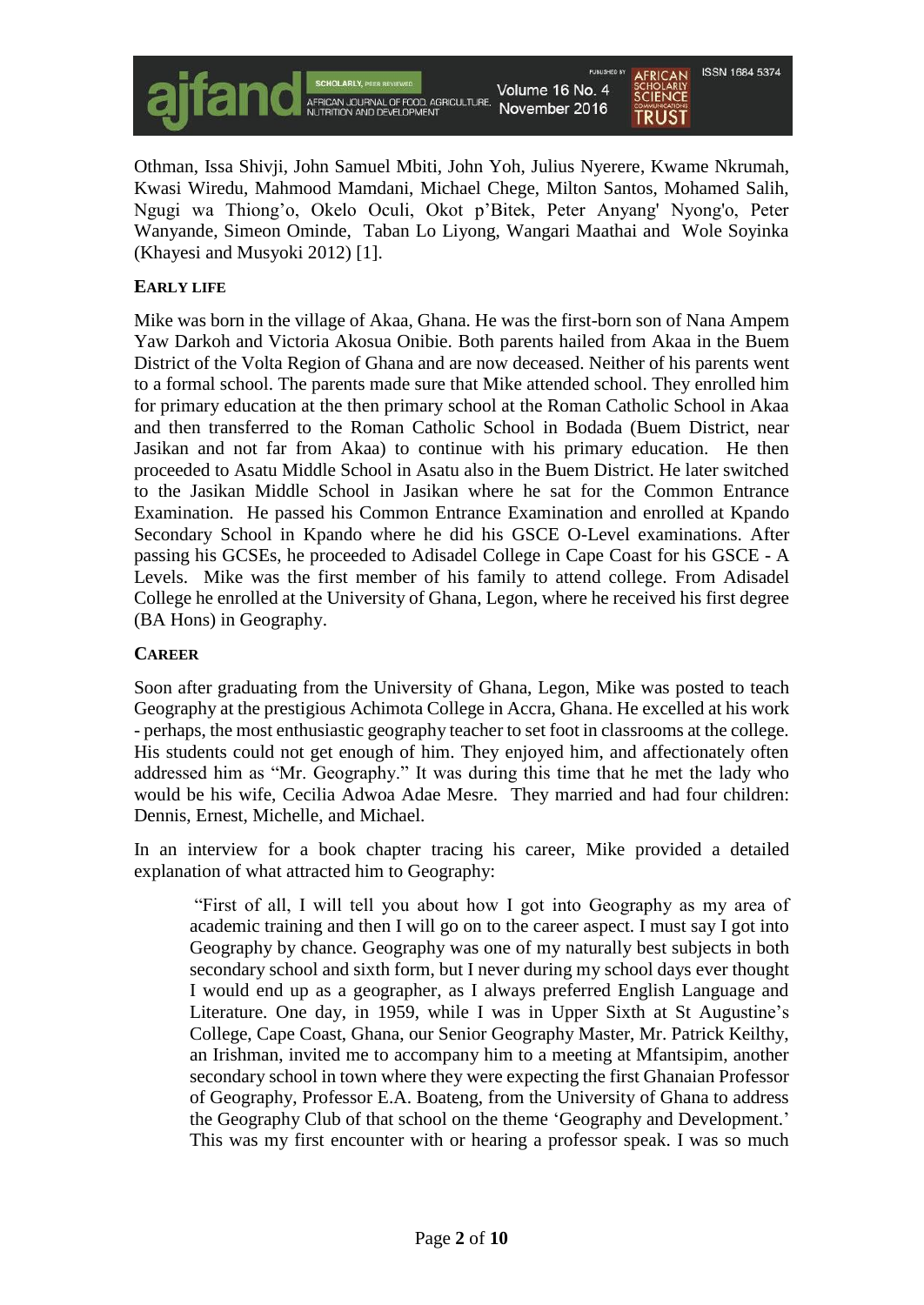Volume 16 No. 4 SCIENCE November 2016 **TRUST** 

**ISSN 1684 5374** 

impressed with the eloquence of this Professor that on our way back, I did ask my Senior Geography Master what it takes to be a Professor with so much erudition. The answer he gave me was hard work, and that I could easily become one if I continued to study hard in the subject. Although this kindled my interest, I never took his words seriously as I still preferred English to Geography. However, after I had sat for my Cambridge Higher School Certificate in 1959 and was awaiting results, I received a telegram from the Headmaster of my school (St Augustine's College) offering me a job to teach Geography there for nine months, from 1<sup>st</sup> January to 30<sup>th</sup> September 1960. I had not applied for any position at the school and was at first reluctant to accept the offer. I had already received an offer from another secondary school where I had applied. But my parents persuaded me to accept the offer from my school. So I ended up going back to St Augustine, this time as a secondary school Tutor in Geography. This teaching influenced me in the choice of subject for university entry. Although I took entry examination papers for both Hons Geography and Hons English and was called for interview for the latter, I did end up with geography since it was claimed that my first choice was geography.

SCHOLANLI, PERMEVENED<br>AFRICAN JOURNAL OF FOOD, AGRICULTURE,<br>NUTRITION AND DEVELOPMENT

Career-wise, when I finished my first degree in 1963, I had wanted to work in the civil service. While awaiting results of my Bachelor's degree examination, I went to work temporarily with the Volta River Authority and was posted to the headquarters at Accra. My experience there was not a pleasant one. There was too much authoritarian bureaucracy which I found difficult to cope with and decided that civil service was not the place for me. When the examination results were released and I passed, I decided to go into teaching and took up an appointment as a Geography Teacher at Achimota, an elite secondary school at Accra. This was how my career in geography started. I taught at Achimota for 3 years (1963-65)" [1].

While teaching at Achimota College, Mike enrolled in a Masters' programme at the University of Ghana. After obtaining his Masters, he became an Assistant Lecturer at Cape Coast University, Cape Coast, Ghana. When a study leave opportunity came up, Mike moved his young family to Madison, Wisconsin where he worked intensely, to obtain his Ph.D. in Economic Geography and Agricultural Economics.

Mike was in the first wave of Africans to leave the continent to study abroad after colonialism. African students endured severe racial discrimination in an America that was right in the middle of its civil rights struggle. His son, Ernest Darkoh, recalled in his eulogy:

> "It was only decades later when I went to the same university for my undergraduate studies that I gained a real understanding of how profound the challenges our parents faced as the first pioneers to leave their homes and land on shores that were often ignorant, unwelcoming and often outright hostile. With all these challenges he completed his PhD in a twoyear period- a record at the time. And this epitomises two of the most enduring characteristics that I will always associate with my dad: hard work and uncompromising excellence."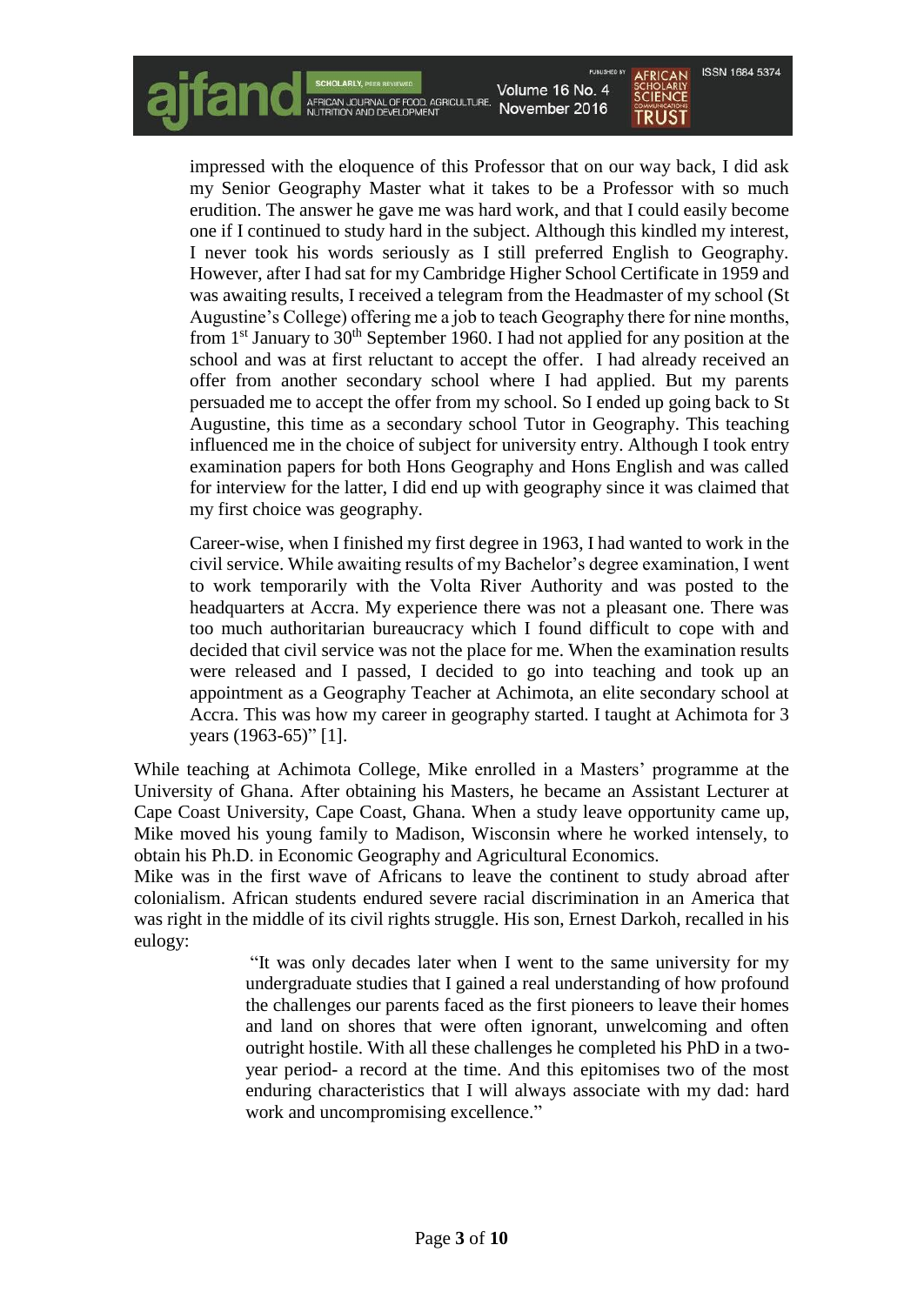Volume 16 No. 4 AFRICAN JOURNAL OF FOOD, AGRICULTURE, November 2016

**ISSN 1684 5374 SCIENCE TRUST** 

After graduating from Madison, he was obliged to return to Ghana and continue with his academic career. But after several attempts to resume his position at Cape Coast University, it turmed out that it was not meant to be [1]. With much persuasion from his major professor, Mike accepted Professorial assignment as Assistant Professor, at the University of Nebraska, Omaha, Nebraska. A year later, when all attempts to return to Cape Coast failed, he accepted an Associate Professor position at California State University, San Bernardino – all the while continuing to pursue opportunities to provide service in Africa.

This burning desire to provide service in Africa took him and his family to the University of Dar-es-Salaam, Tanzania in 1974; and eventually to Kenyatta University in Nairobi Kenya in 1981. While in Kenya, he took a year's leave of absence to teach at Ohio University, Athens, Ohio. He provided extensive service in teaching, research, administration and graduate student supervision at Kenyatta University before moving to provide service at the Department of Geography at Papua New Guinea and was there for three years before moving to the University of Botswana, Gaborone, where he worked in the Department of Environmental Science from August 1996 until his death.

A librarian who observed Mike recalled:

"I know he was a committed scholar from what I saw of him when he taught on part-time assignment at the then Laikipia Campus of Egerton University when it was first housed in National Youth Service College, Naivasha. I had just taken up my job in the university library in the early 1990s. He made sure the information sources he wanted for his students were placed in short loan before he sent the students to the library. He brought to the library copies of articles he wanted his students to read whenever he realised that the library did not have such materials in its collection" (Mary Khanyanji Khayesi, 11 November 2016).

While at the University of Botswana, Mike served as the Head of Department and later as Founding Chairman and Director of the International Tourism Research Centre for the University; he also served as an External Examiner at several universities in sub-Sub-Saharan Africa including the University of Malawi, University of Zimbabwe, University of Venda (South Africa), University of Nairobi (Kenya), University of Pretoria (South Africa), University of Dar es Salaam (Tanzania), University of Cape Town (South Africa), University of Swaziland, and his beloved, Ghana. He was also an external examiner at Adelaide University (Australia) and Griffith University (Australia).

#### **DEATH**

One of the secrets of life is that we cannot tell exactly when someone will die. Even if we know someone is in a chronic state or in a comma, we cannot tell exactly which date or time he or she will die. For Mike, there was nothing to give a clue that 2016 would be his final year on earth. In any case, he ended 2015, and started and continued into 2016 with his usual vigour and networking: writing and wishing us good end of 2015 and a happy 2016, teaching, writing, supervising and going about his life as usual. Among the few final assignments of Mike that we can now recall were arranging for PhD thesis defence of his student, Bashir Gambo, on 17 June 2016 on the topic: "Impact and control of desertification in the front-line states of Nigeria: A case study of Katsina State,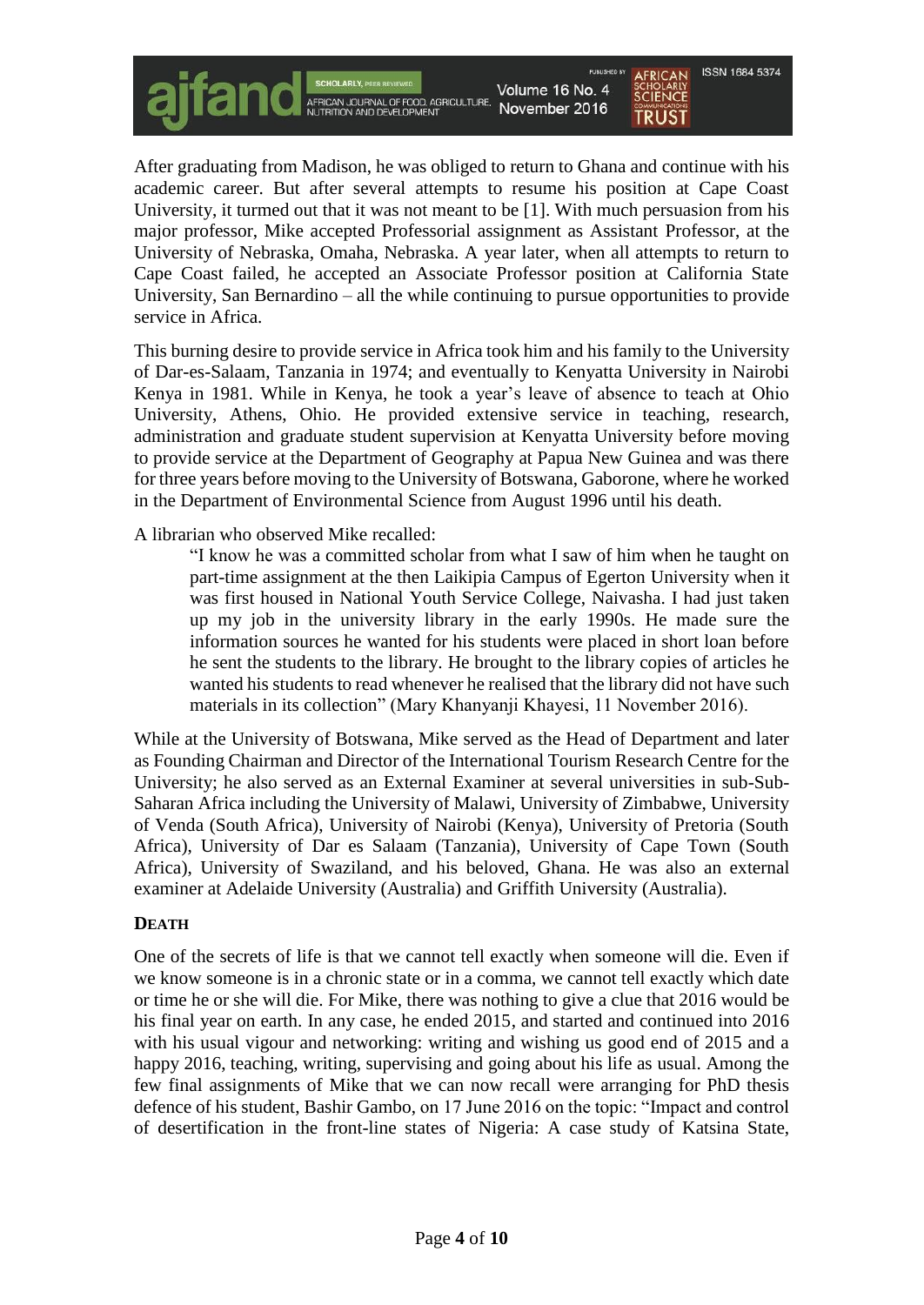Nigeria"; urging us in personal e-mails or conversations as his students or colleagues to pursue excellence; planning for the next paper to write; and visiting Ghana.

He updated us about his visit to and return from Ghana and settling down to regular life. However, on 21 July 2016, we (Joseph Mbaiwa, Mary Kinyanjui, D. Kgathi, Agnes Musyoki and Meleckidzedeck Khayesi) received an e-mail from Raban Chanda:

"Prof. Darkoh has consistently kept you in the loop of his personal communications. Thus, I thought I should let you know that he is currently admitted in the Gaborone Private Hospital where he was operated on to correct an abdominal health problem last Thursday. He is not yet in a position to receive calls and is under close medical observation. His son, Dr. Ernest Darkoh, has been to see him from Johannesburg two times. Let's keep him in our prayers. Please keep this information within this network for the moment."

We all responded to his message:

Mbaiwa (22 July 2016)

"Dear Prof Chanda,

Thanks a lot Prof Chanda for the information. I am currently in Gaborone and leaving tomorrow. I will definitely pass by GPH to check on him this evening or tomorrow. Thanks for letting us know. I wish him a speedy recovery. He called me two weeks ago but I was in Harare and we could not speak to each other. Cheers.

Joe"

#### Khayesi (22 July 2016)

"Dear Prof. Chanda, Thank you very much for informing us about the health of Prof. Darkoh. Praying. Kind regards, Melecki."

Raban Chanda followed with another response in the afternoon of 22 July 2016

"Dear Melecki and Colleagues, I am the bearer of even sadder news: Ernest just informed me that Prof. Darkoh passed away this afternoon. May his soul rest in peace. Raban"

On 24 July 2016, Raban provided details of what had happened:

"Prof. Darkoh had suffered from severe constipation for one week before he sought medical attention, by which time his stomach was severely distended. A CT scan revealed an obstruction in the intestines which could only be corrected through surgery on an emergency basis. The diagnosis was done on Wednesday, July 13 and the operation the following morning. He remained in ICU for six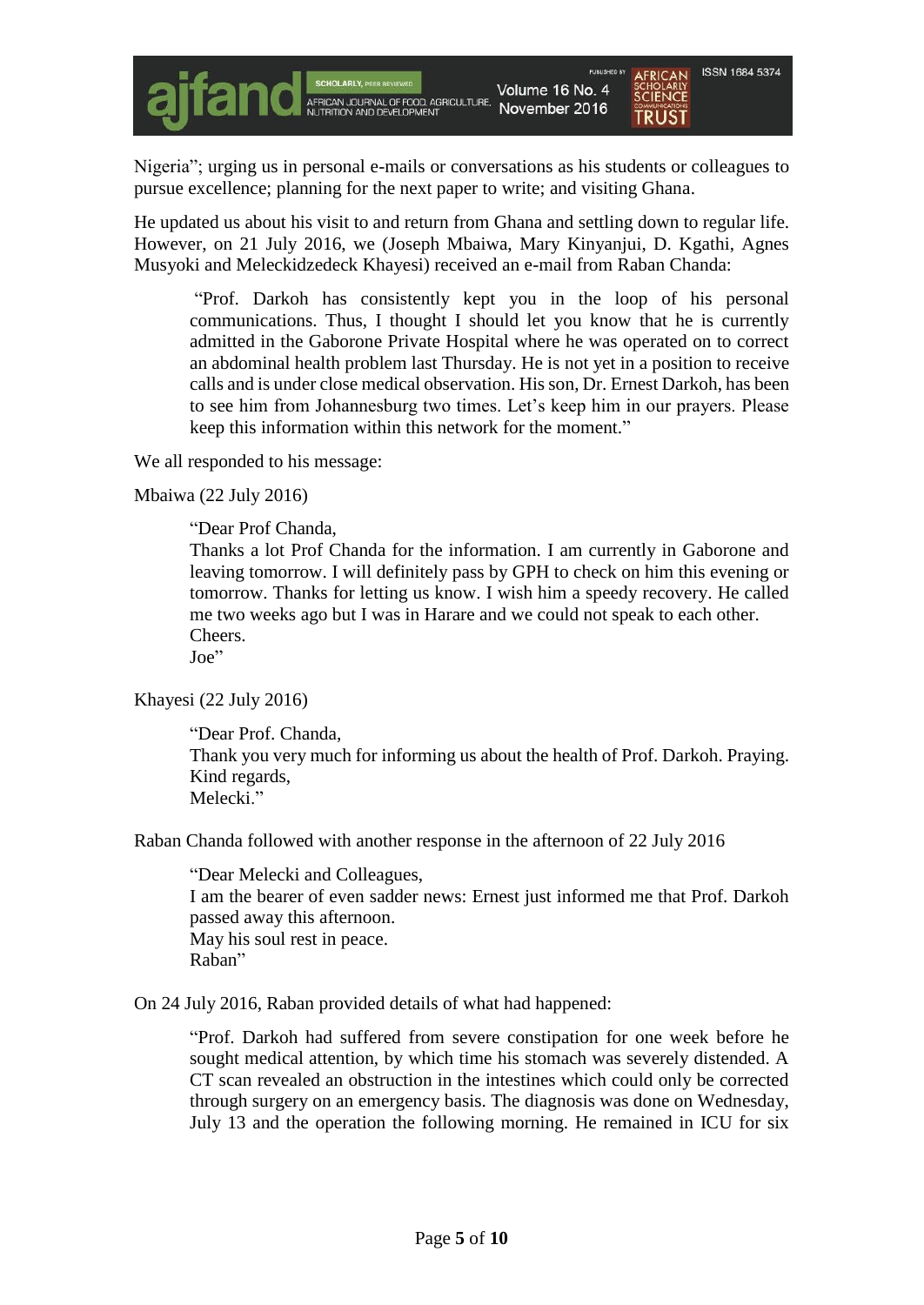days, transferred to a general ward on the 8th day (July 20th) and rushed back to ICU on Friday morning (July 22) and died that afternoon".

On hearing about Mike's death, many of his former students and colleagues responded with sadness, appreciation and admiration:

"He was an outstanding teacher and mentor. He inspired me during my undergraduate days!" (Wycliffe Njororai)

"I join the family and the entire Academic Geography fraternity in celebrating the life of the late Prof Darkoh, a life well lived and fulfilled. He was exceptional in his focus, concentration, and dexterity. He was articulate, indeed, an orator and excellent writer. He has left an indelible mark on geography's intellectual tapestry through his unending desire in training, writing and publications. He leaves behind a trail of able geographers - his products, who if they strive as he did, will carry his mantle into posterity" (Francis N. Wegulo)

"I'm deeply saddened by the passing away of Professor Darkoh, a fine colleague and trusted friend for the past 30 years. My family and I extend our condolences to his family, friends and colleagues. May his soul return in eternity. In grief." (Mohamed Salih)

"Our community of educators, and all those working to make this world a better place, has lost a well-regarded soul. My deepest condolences and gratitude for sharing in this moving tribute. Indeed, may he rest in peace!" (Andrea Garfinkel-Castro)

"It is indeed always devastating when we lose a beloved one that has contributed in our formation and the construction of our intellect and motivations. However, I truly believe that by leaving this legacy behind he has contributed to a better humankind and to the sustainability of our world. Rest in peace! My most sincere condolences for his family, friends and colleagues, who had the honour to meet him in person" (Marisela Ponce de Leon)

"I am deeply saddened by the death of Prof. Darkoh. He was very instrumental in my academic career at the University of Dar es Salaam. He was the person who identified me as a potential Tutorial Assistant in the Department of Geography, following completion of my undergraduate studies, which finally led to my recruitment. He was my mentor, and we managed to publish a paper jointly in the early 1980s. Indeed, it is a great loss. May his soul rest in eternal peace" (Salome B. Misana)

Ernest Darkoh kept us updated on funeral and burial arrangements, including:

- A memorial service that was held for Mike in Gaborone on 19 August 2016
- Transport of his body from Botswana to Ghana
- Funeral and burial service for Mike that was held in his village on 10 September 2016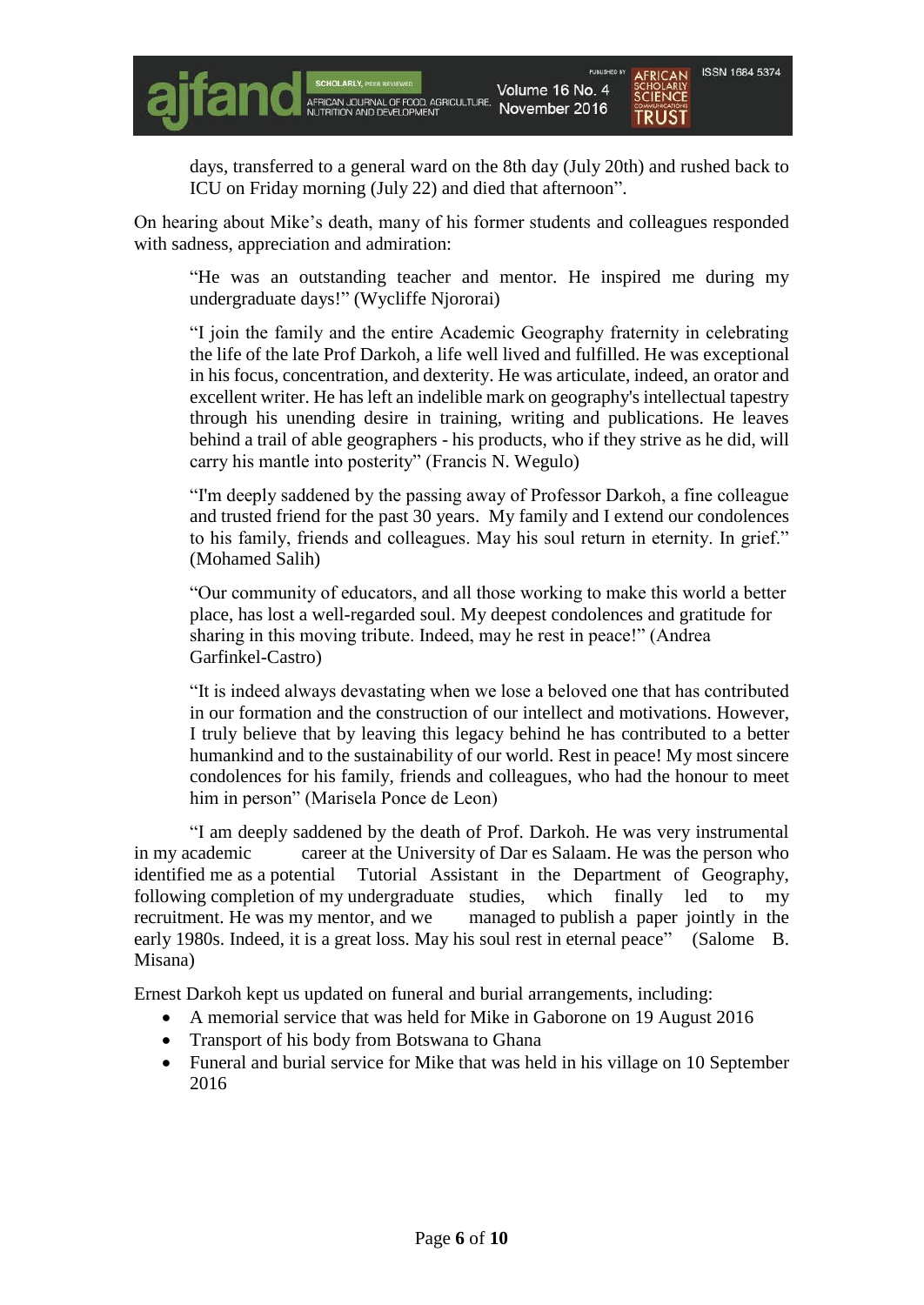His family, students and colleagues attest to the fact that academia was his first love, so much so that he routinely put his educational pursuits before his own personal interests. His son, Ernest Darkoh, while eulogising his father said:

AFRICAN JOURNAL OF FOOD, AGRICULTURE

"He literally lived in the office and for his work. Whereas others speak of work life balance, we his children jokingly say that my dad threw that concept in the garbage and invented his own philosophy of 'work-work balance'. As children this of course was a cause of conflict and at times and feeling like we never got enough of him. But as adults we luckily gained understanding that our dad was really not ordinary- people are put on this earth to fulfil their inner truth and extraordinary people are put on this earth to fulfil extraordinary things."

Mike was a passionate and committed advocate for education. He is the recipient of numerous academic achievement awards. In 2004 he was awarded the University of Botswana Researcher of the Year Award and in 2010 he received the Pioneer Professor Award in Recognition of Exemplary Contribution to Knowledge, Growth, and Development of Kenyatta University in Nairobi, Kenya. With an insatiable appetite for research and writing, he published extensively (several publications and many books). He served on several prominent committees at the University of Botswana, and was a member of numerous academic and professional organizations. Over the years, he became a successful published professor of Geography and Environmental Sciences; and was well respected in his field. In 2012, a book chapter dedicated to his career and entitled "Making a difference: Mapping the contributions of MBK Darkoh to Geography and Environmental Sciences" was published [1]. It was based on a review of his 187 publications, including 21 books, 83 journal articles, 27 chapters in books, and numerous conference proceedings, technical reports and newspaper articles. Between 2012 and 2016, he continued to publish largely with his colleagues and students. Among the last papers he published before he died are indicated in the reference list [2-5].

Mike always sought to bring out the best in his students. This aspect is one part of his greatest legacy: the hundreds of people he taught, mentored and supported in over half a century of teaching. The lives of these people have been enriched, and they have paid forward and enriched the lives of others. Not only did he create professors but rather created professors who went on to create other professors and who went further to create more professors and professionals. By touching the lives of so many others, he left behind a chain of influence and a cycle that will contribute to reproduce. A tribute in a book written in his honour says it all:

"Prof. Michael Bernard Kwesi Darkoh, we your former students and current and former colleagues, dedicate this book to you in gratitude for your great effort to build human capacity in Africa, and in recognition of your exemplary accomplishments as: an eminent scholar in Geography and Environmental Science; an administrator; an educator; and a patriotic son of Africa. You may not be a millionaire financially but you have humbly and firmly contributed to producing millionaire ideas and capacity that, in one way or another, are contributing to the positive transformation of Africa and the world in general. We are very proud of you!" (Khayesi and Musyoki 2012) [1].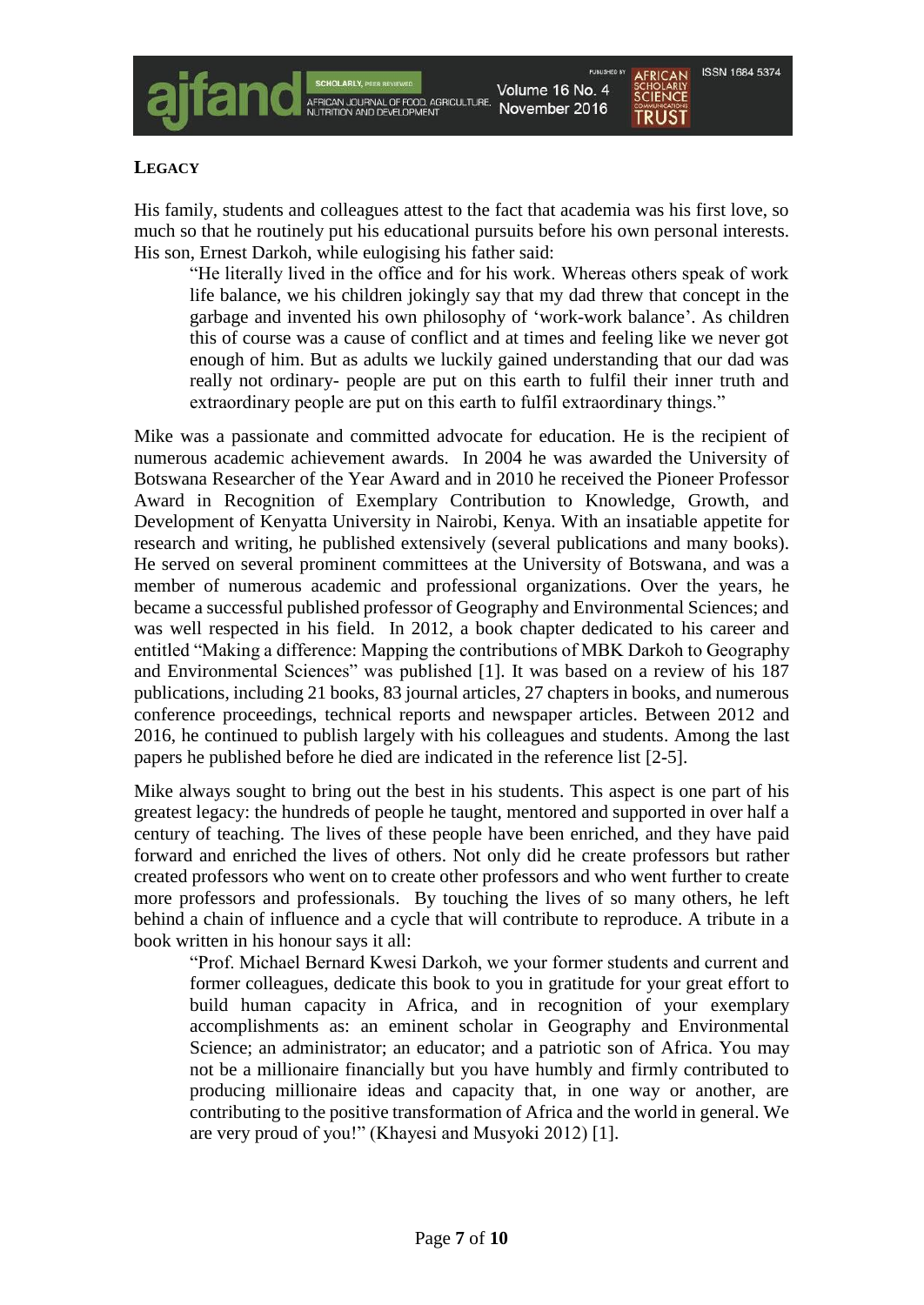

One of the professors whose career development Prof Darkoh contributed to observed:

"Prof. Kwesi Darkoh was a hard worker who expected high standards from all who worked with him. He never compromised his beliefs and always wanted success for all who were associated with him. I first met and worked with Professor Darkoh at Kenyatta University, Kenya from 1981 until 1992 when I left for University of Botswana. He assisted me with my PhD research as the local supervisor appointed by Howard University, USA. Prof. Darkoh supported my academic and administrative development. He encouraged me to publish widely after my PhD. He even stepped down as HoD 1988 in support of my appointment as the new HoD. His argument in stepping down was to encourage capacity building of local Kenyan staff. He encouraged and mentored many of us at Kenyatta University who are now professors, researchers and senior staff at many national and international institutions. He continued this support for many of us even after we had left Kenyatta University. We often sent him papers for review before submitting for publication. He would within a very short time send detailed comments some of which meant re-writing whole sections and papers! He was quick to share his own publications and ideas with us." (Agnes Musyoki, 19 August 2016, Speech at Memorial Service for Mike)

Ernest Darkoh further captured his father's dedication to teaching when bidding him farewell in a eulogy he read in Gaborone at the memorial service for MBKD:

"In parting I would like to say we love you dad, it is ok for you to rest now, your life was a life well lived and a remarkable journey that changed the arc of history. Thank you for being our father and for all the sacrifices you made so that we could have an easier path than you had to walk. Do not worry about us- you have given us exactly what we needed to be ok. We will take it over from here. We will carry the pain of losing you and pleasure of your memory every day for the rest of our lives. Remember to smile and not be so serious all the time. And take it easy on whichever students I am sure you are already teaching in heaven."

Another scholar whose career development Prof Darkoh contributed to said:

"The thought of Prof. Darkoh's death makes me cry. It also makes me laugh at life. Darkoh was my supervisor and mentor. He was very strict and took his work seriously. He once threw my papers because I could not tell the difference between "resulted to" and "resulted in." But he is the same one who proudly signed my thesis and wrote very positive supportive letters of recommendation for me. He introduced me to critical geography. I have never forgotten some of his lectures like the one entitled: *Is there a geographical basis for Africa unity*? I remember his statement that Gambia is an earthworm protrusion into Senegal. I remember his story about Nkrumah and how he found himself helpless and unable to meet his budget after cocoa prices fell. I also remember his teaching based on Teresa Hyter words: aid is imperialism as well as his talk on man and desertification. This talk marked his change to studying environment. He became widely sought after by United Nations as an environment expert. He believed in nothing but the best. He was a strong believer and had a strong devotion to Mother Mary. When he last visited Nairobi he gave me a copy of Maria Valtorta's "The poem of Man-God." Darkoh lived beyond the constraints of geographical space. He made home wherever he was. He did not let space dictate who he was or what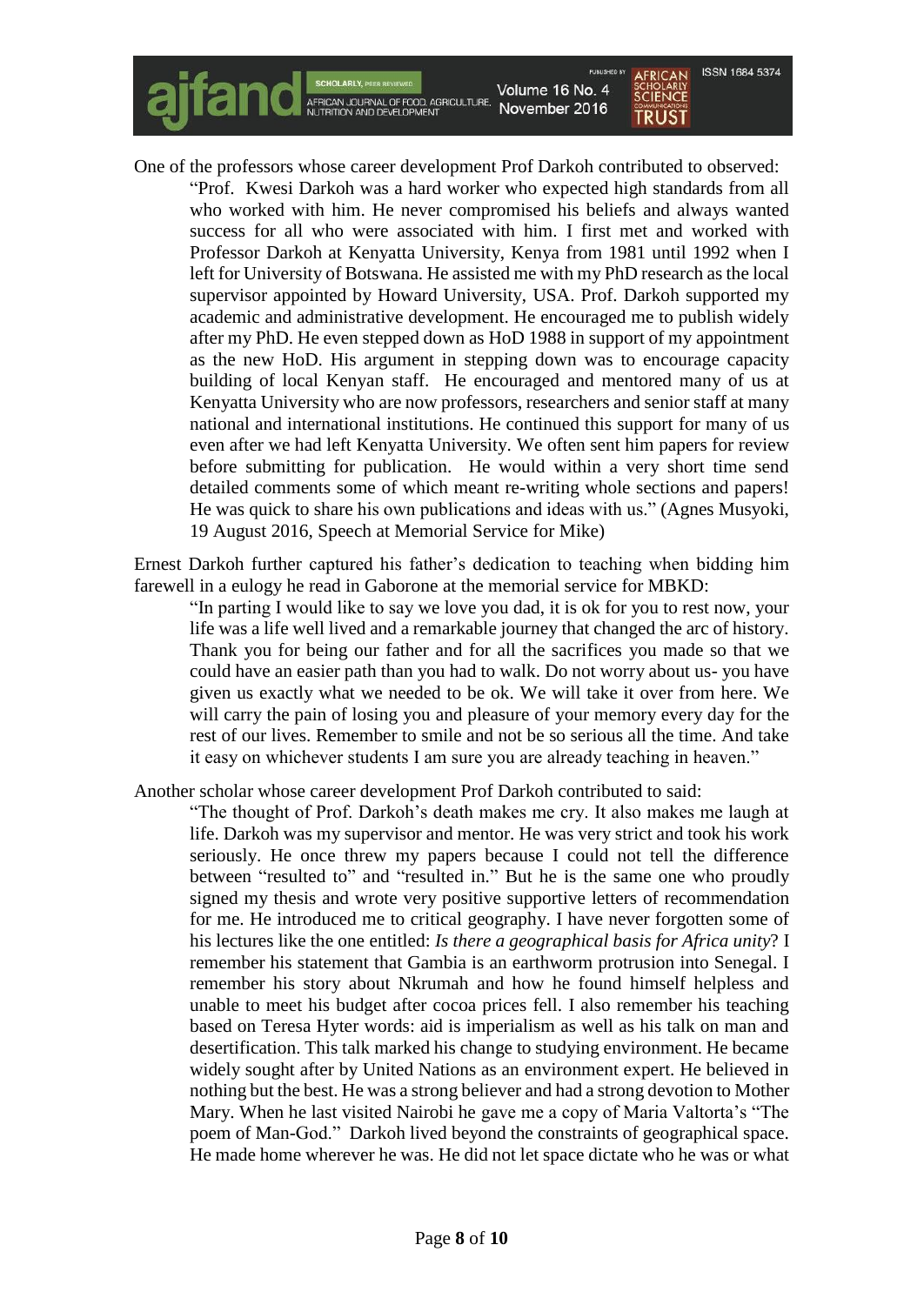SCHOLANLY, HEARDIEWED<br>AFRICAN JOURNAL OF FOOD, AGRICULTURE,<br>NUTRITION AND DEVELOPMENT

Volume 16 No. 4 November 2016

**ISSN 1684 5374 SCIENCE TRUST** 

he did or who he related with. He worked and served where he was. His Volkswoken vehicle with a registration number plate KTJ 312 reminded me of his simplicity and humility. He lived his dream of a united Africa where everyone can live where he chooses. He worked hard to repair the world, preferring to walk away rather than waste time in conflict. He used that energy to repair the broken pieces in the quiet of his writings. He stood for what was right and was never intimidated. May God grant eternal peace to my supervisor." (Mary Njeri Kinyanjui, 19 August 2016)

In his eulogy, Oagile Dikinya, Head of Environmental Science at the University of Botswana (Mike's final academic home), observed:

"Prof. Darkoh's prolific scholarly output in the Department was unrivalled, an attribute that rubbed off onto several of his mentees. The Department will also remember him as an uncompromising defender of academic quality and honesty, whose penetrating insights and interventions during staff and postgraduate student seminar presentations and during examination moderation meetings would be sorely missed".

The second part of his legacy is his family. He is survived by his children, Dennis, Ernest, Michelle, and Michael, his daughter-in-law, Jami, his grandchildren Xander, Nyla, Zade and Rio, his grandson who is on the way and due this December. He is also survived by his siblings- his brothers Phillip and Nana Ampem, his sisters Yaa [Akyaa], Theresa, Margaret, Peace, and Agnes, and a plethora of friends and colleagues.

The third part of his legacy was that he was deeply religious. He loved God with a deep and passionate fervour. He grew up a christian within the Catholic denomination and his faith and belief in the power of prayer sustained him to the very end. He departed this earth on 22 July 2016 after fighting hard from post-surgery complications. Family members and colleagues who had a chance to see him in the closing moments reported that Prof Darkoh remained very prayerful and reflective up to the end of his life on earth.

# **CONCLUSION**

Mike has departed, leaving behind a legacy of exemplary scholarship and service to society. In his sojourn, he recognized the much-needed demand for human capital in African development and made commendable efforts developing young staff for their professional careers. His life is an illustration of the need for us to exercise commitment and zeal in effective running of academic programmes, publishing and dissemination of research findings. Mike strove to position geography and environmental science as disciplines critical towards contribution to sustainable development in Africa, and the rest of the world.

We take pride in Mike's fulfilled scholarly life which we believe is a beacon of hope in the contribution to knowledge-generation and innovation in Africa, and the rest of the world. As his successors and offsprings, we not only admire his remarkable efforts but also declare our intentions to maintain and sustain these tremendous efforts by actively engaging in scholarship.